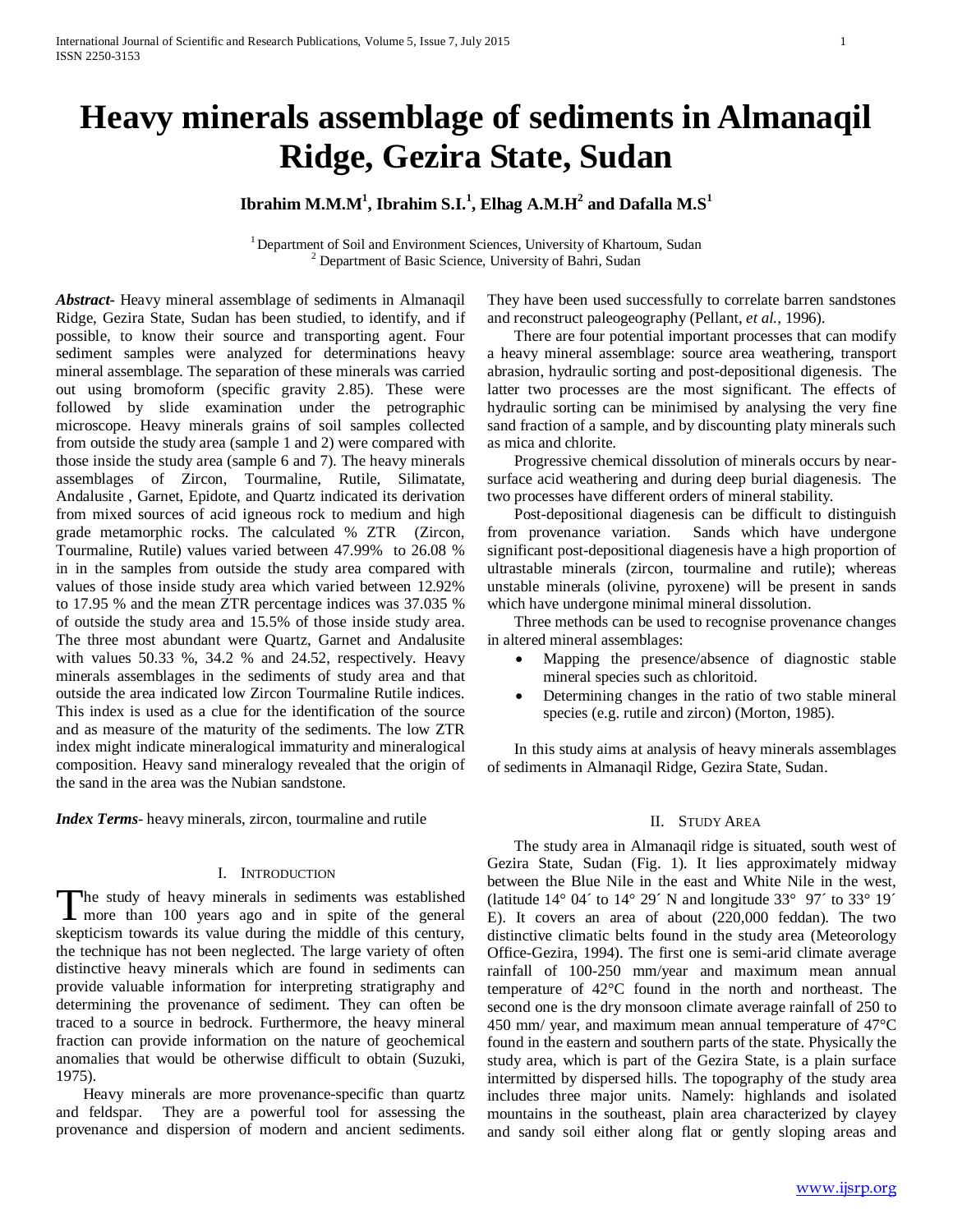valleys (*Wadis*) areas including depositional areas formed of sediment brought down by the Blue Nile from Ethiopian high land (Davies, 1964). The study area is more or less devoid of vegetation possibly due to the land clearance.

## III. MATERIALS AND METHODS

#### **Field Measurements**

 Representative four soil samples were collected from study area. At each representative samples, about 200g of the soil samples were collected. Each



**Fig.1: Location map of the study area**

sample was packed in cellophane bags, tied, and labeled accordingly and taken to the laboratory for further investigation. Heavy mineral separation analyses were carried out at the Central petroleum Laboratory, Ministry of Energy, Sudan.

 Heavy minerals grains of soil samples collected from outside the study area (sample 1 and 2) were compared with those inside the study area (sample 6 and 7). Samples were sieved with a Ro-tap machine and statistical parameters were obtained (Folk and Ward 1957).

 A total of 5g of each dried samples was released into a separating funnel using the dense-liquid technique, with bromoform (specific gravity 2.8g/cm3). The above samples were processed for the estimation of total heavy mineral content using Bromoform (CHBr; specific gravity 2.89), as a medium for separation of heavier fractions from the lighter area. Methylene iodide (di-iod methane, 3.3 sp.gr.) heavy medium was used to determine very heavy minerals and light heavy minerals from the total heavy minerals obtained using bromoform heavy medium.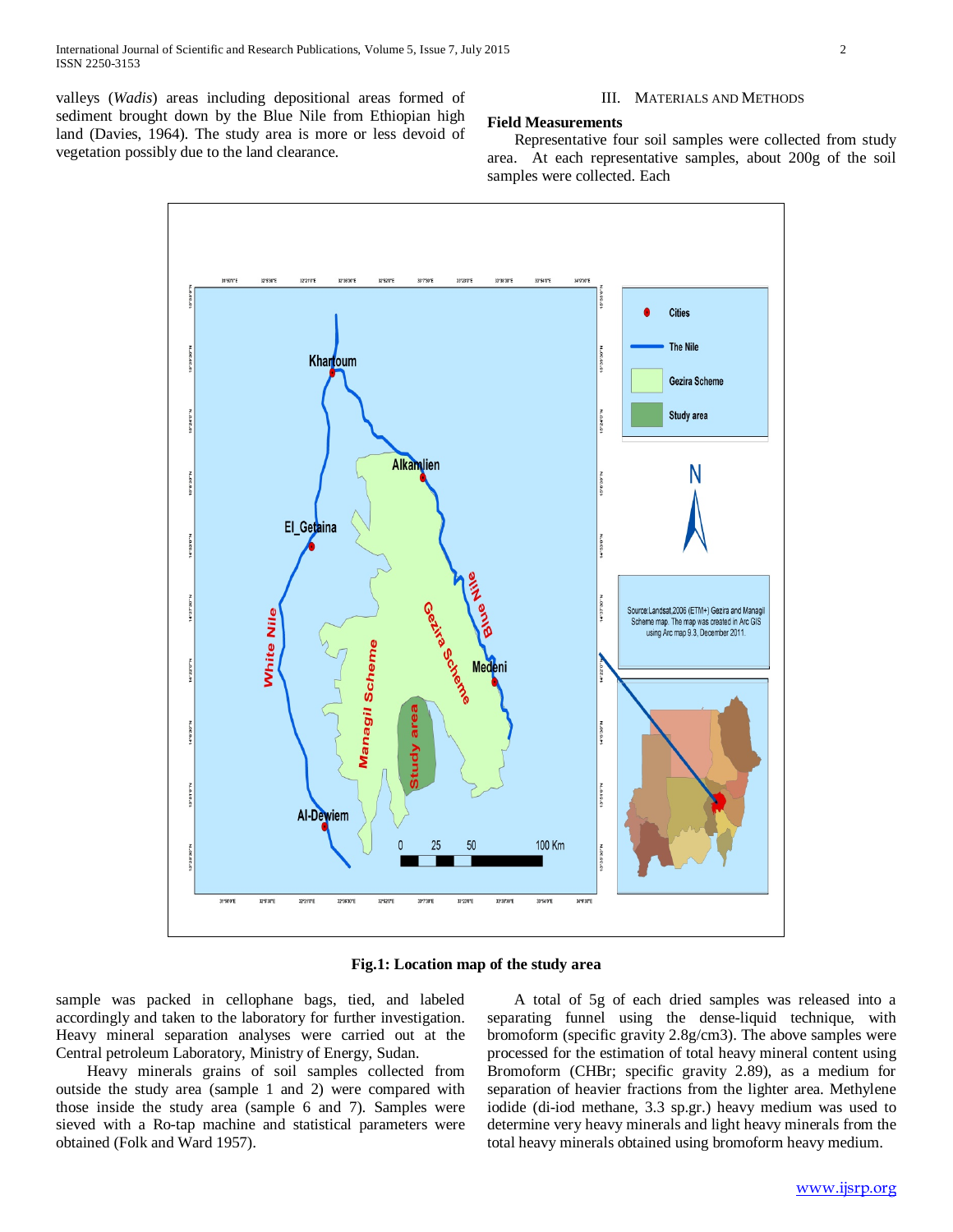Samples were boiled in 10% Hydrochloric acid for two minutes in order to disintegrate the samples. Boiled samples were rinsed with water to remove the hydrochloric acid and dried in an oven in order to separate the fine sand fraction.

 The mixture was vigorously stirred and left for 5 minutes. The heavy minerals present in the sample with specific gravity > 2.85g/cm3 were allowed to settle to the bottom of the separating funnel or after which the filtrate (heavy mineral) were thoroughly washed with acetone to move any trace of bromoform and also dry. The heavy minerals were mounted on slides with the aid of Canada balsam (Pellant, C. and R. Phillips, 1996) and the opaque mineral was identified based on (Mange et.al, 1992).

 The non-opaque minerals were studied under a transmission light microscope (Suzuki, 1975). Table1 presents a brief description of heavy mineral grains of study area.

 The "ZTR" index, which is a quantitative definition of mineral assemblage, was calculated using the percentage of combined Zircon, Tourmaline, and Rutile grains for each sample (Morton, 1985).

#### IV. RESULTS AND DISCUSSIONS

 Polarize microscope photomicrographs of heavy minerals in the study area. Table 1 presents the quantity of the individual heavy minerals and Plate 1 gives a first insight into the heavy mineral spectrum and provides a basis for deciding on further data interpretation.

## **Zircon:**

 Zircon is one of the most extremely ultra-stable heavy resistant minerals during weathering and that may explain why it was found relatively in higher concentration in the study area (Table 2). It is higher in the northern part of study area and amounted to about (11%) where the other samples contained moderate level ( $\approx$  1-3 %) from the total 300-350 grains mounted on each slide. The rounded shape of zircon was an indication of distance transportation from the source area, as well as strong recycling effect. The interference colors observed were generally of the forth order. This agreed with Kerr and Syme *et al.,* (USA, 1977). The source rock of zircon is mainly igneous rocks with angular, sub-angular, and complete crystalline shape, it may be as well from sedimentary rocks with rounded and sub-rounded shape. The transportation agent was wind and mixed transportation (wind and water).

## **Rutile:**

 Rutile is also an ultra-stable heavy mineral; its concentration was similar both inside and outside the area since any concentration less than 50% indicates similar content (Stapor, 1973). This agreed with Morton and Hallsworth, (1994) in USA. The color of the Rutile varied from reddish brown, dark brown to brown, generally elongated and well-rounded and may look opaque. It was characterized by strong birefringence pleochroism and parallel extension. The sources of this rutile are sedimentary rocks and sometimes the igneous rocks that are transported by wind (Stapor, 1973).

## **Tourmaline:**

 Tourmaline is as well a member of ultrastable heavy minerals. It was found in sample 1 (outside the area) contained tourmaline in higher percentage compared to others samples from inside the study area. Tourmaline occurs in sub-angular form with a color that varies from dark brown, light brown to brown. It was stained by iron oxides. The main sources of tourmaline are acid igneous rocks and to some extent metamorphic rocks, in addition to sedimentary rocks. It was transported by wind and water.

#### V. SUMMARY OF HEAVY SAND MINERALOGY

 Heavy minerals of the study area are counted in every slide through microscopes in order to know quantity them as % (Table 2). A Frequency similarity among them was shown (Fig. 2).

 The study area was grouped into two physiographic units (1and 2). The results of the study area showed that about 2.34%, 7.89% and 2.69 % of zircon, rutile and tourmaline respectively, fell within low ZTR index in unit 1 (sample 6). Similar results were also found for unit 2 (sample 7), where 1.3%, 13.88% and 2.77% of zircon, rutile and tourmaline respectively, was reported (Table 3).

 The results of ZTR index indicate similar results of samples outside the area, 2.63%, 23% and 22.36% of zircon, rutile and tourmaline respectively, fell within low ZTR index (sample1), 11%, 11.31% and3.77% of zircon, rutile and tourmaline respectively, all fell within also low ZTR index (sample 2).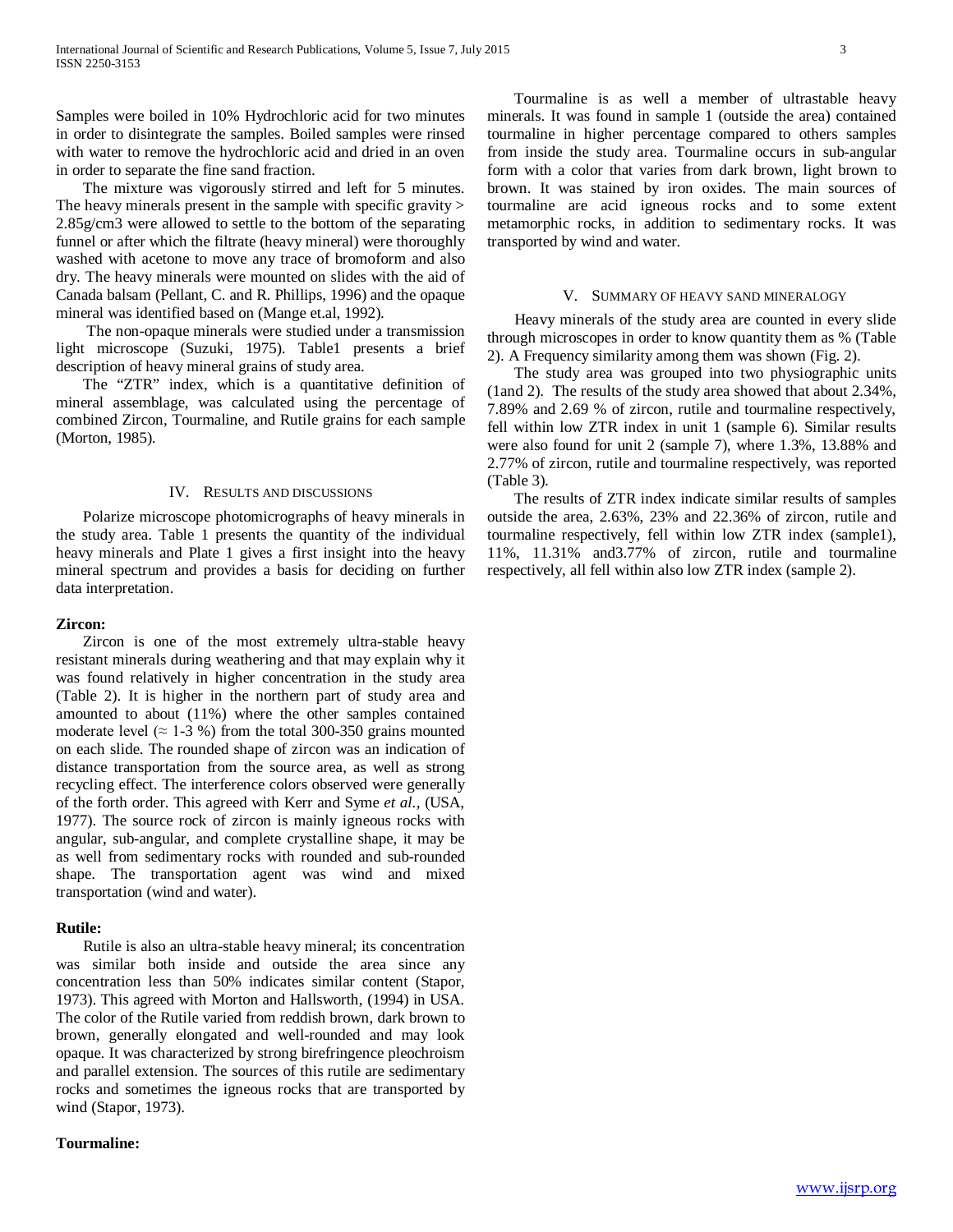| Soil sample<br>No. | <b>Mineral type</b><br>Zircon No. | <b>Description</b>                                      |  |  |  |  |
|--------------------|-----------------------------------|---------------------------------------------------------|--|--|--|--|
| $\mathbf{1}$       | Z1                                | Rounded with brown colors, stained by oxide of iron     |  |  |  |  |
| $\mathbf{1}$       | Z <sub>2</sub>                    | Sub- rounded with gray colors, stained by oxide of iron |  |  |  |  |
| $\mathbf{1}$       | Z <sub>3</sub>                    | Sub-rounded reddish colors, stained by oxide of iron    |  |  |  |  |
| $\overline{2}$     | Z <sub>4</sub>                    | Rounded with brown to reddish colors                    |  |  |  |  |
| $\overline{2}$     | Z5                                | Angular with gray colors, inside the Quartz             |  |  |  |  |
| 6                  | <b>Z<sub>6</sub></b>              | Sub-rounded with brown to gray colors                   |  |  |  |  |
| 6                  | Z7                                | Sub-rounded with brown                                  |  |  |  |  |
| $\overline{7}$     | Z8                                | Rounded with brown colors, stained by oxide of iron     |  |  |  |  |
| 7                  | <b>Z9</b>                         | Angular with gray colors                                |  |  |  |  |
| 7                  | Z <sub>10</sub>                   | Sub-rounded reddish colors                              |  |  |  |  |
|                    | <b>Rutile No.</b>                 |                                                         |  |  |  |  |
| $\mathbf{1}$       | R1                                | Rounded with sub rounded shape                          |  |  |  |  |
| $\overline{2}$     | R <sub>2</sub>                    | Angular, reddish to brown colors                        |  |  |  |  |
| $\overline{2}$     | R <sub>3</sub>                    | Rounded with sub rounded shape                          |  |  |  |  |
| 6                  | R <sub>4</sub>                    | Rounded with reddish colors                             |  |  |  |  |
| $\overline{7}$     | R <sub>5</sub>                    | Darkish colors, rounded with sub rounded shape          |  |  |  |  |
|                    | <b>Tourmaline No.</b>             |                                                         |  |  |  |  |
| $\mathbf{1}$       | T1                                | Sub-angular, brown with black spot                      |  |  |  |  |
| $\overline{2}$     | T <sub>2</sub>                    | Dark brown colors with oval shapes                      |  |  |  |  |
| 6                  | T <sub>3</sub>                    | Sub-angular with oval shape, brown colors               |  |  |  |  |
| 7                  | T4                                | Semi rounded or oval shape with grayish to brown colors |  |  |  |  |

|  |  |  |  |  |  | Table 1: brief description of heavy mineral grains of study area |
|--|--|--|--|--|--|------------------------------------------------------------------|
|--|--|--|--|--|--|------------------------------------------------------------------|

Sample 1 and  $2 =$  Outside the study area; sample 6 and  $7=$  Inside the study area; Z= zircon; T= tourmaline; R= rutile



**Fig. 2: Frequency symmetry in the mineralogy of outside (samples 1 and 2) and inside the study area (samples 6 and 7)**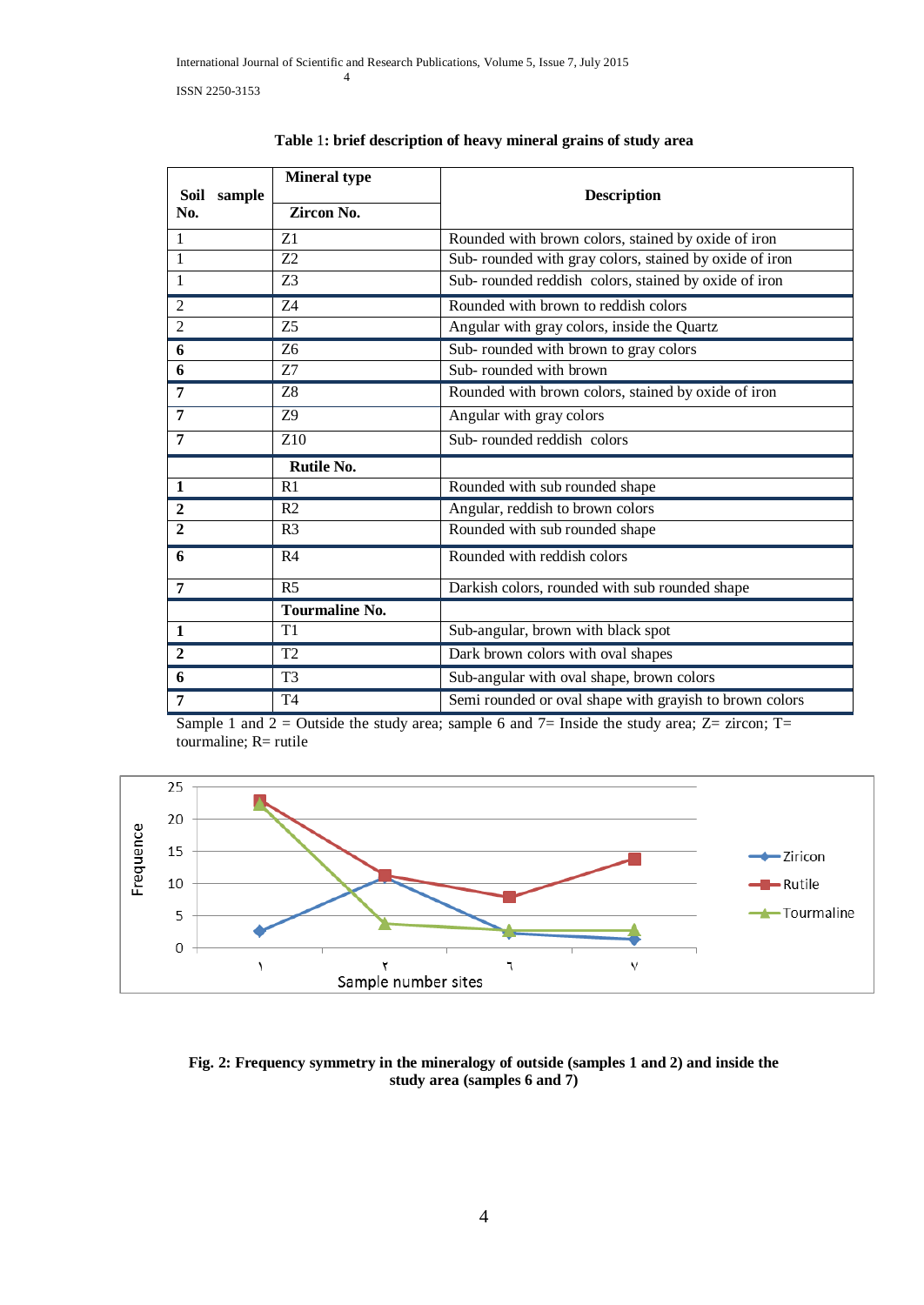| <b>Soil</b> |               |        |        |            |            |            |         |        |        | Location               |
|-------------|---------------|--------|--------|------------|------------|------------|---------|--------|--------|------------------------|
| sample      | $\frac{0}{0}$ |        |        |            |            |            |         |        |        |                        |
| No.         | Ouartz        | Zircon | Rutile | Tourmaline | Silimanite | Andalusite | Epidote | Garnet | Kynite |                        |
|             | 21.28         | 2.63   | 23     | 22.36      | 3.94       | 10.52      | 6.57    | 7.89   | 1.81   | White Nile             |
|             | 23            | 11     | 11.31  | 3.77       | 9.43       | 24.52      | 9.43    | 7.54   |        | North of Amanagil city |
|             | 44.98         | 2.34   | 7.89   | 2.69       | 2.63       | 5.26       |         | 34.21  | -      | North of study area    |
|             | 50.33         | 1.3    | 13.88  | 2.77       | 1.2        | 8.33       | 2.75    | 19.44  |        | East of study area     |

Samles  $\overline{1}$  and  $\overline{2}$  = Outside the study area ; samples 6 and  $\overline{7}$  = Inside the study area

# **Table 3: Zircon, Tourmaline and Rutile Index**

| Sample No. | <b>Zircon</b> | Rutile | Tourmaline | <b>ZTR Index</b> | Location                             |
|------------|---------------|--------|------------|------------------|--------------------------------------|
|            | 2.63          | 23     | 22.36      | 47.99            | White Nile*                          |
|            | 11            | 11.31  | 3.77       | 26.08            | North of Amanagil city*              |
|            | Average       |        |            |                  |                                      |
| O          | 2.34          | 7.89   | 2.69       | 12.92            | Northern parts of study area (unit1) |
|            | 1.3           | 13.88  | 2.77       | 17.95            | Eastern parts of study area (unit2)  |
|            | Average       |        | 15.435     |                  |                                      |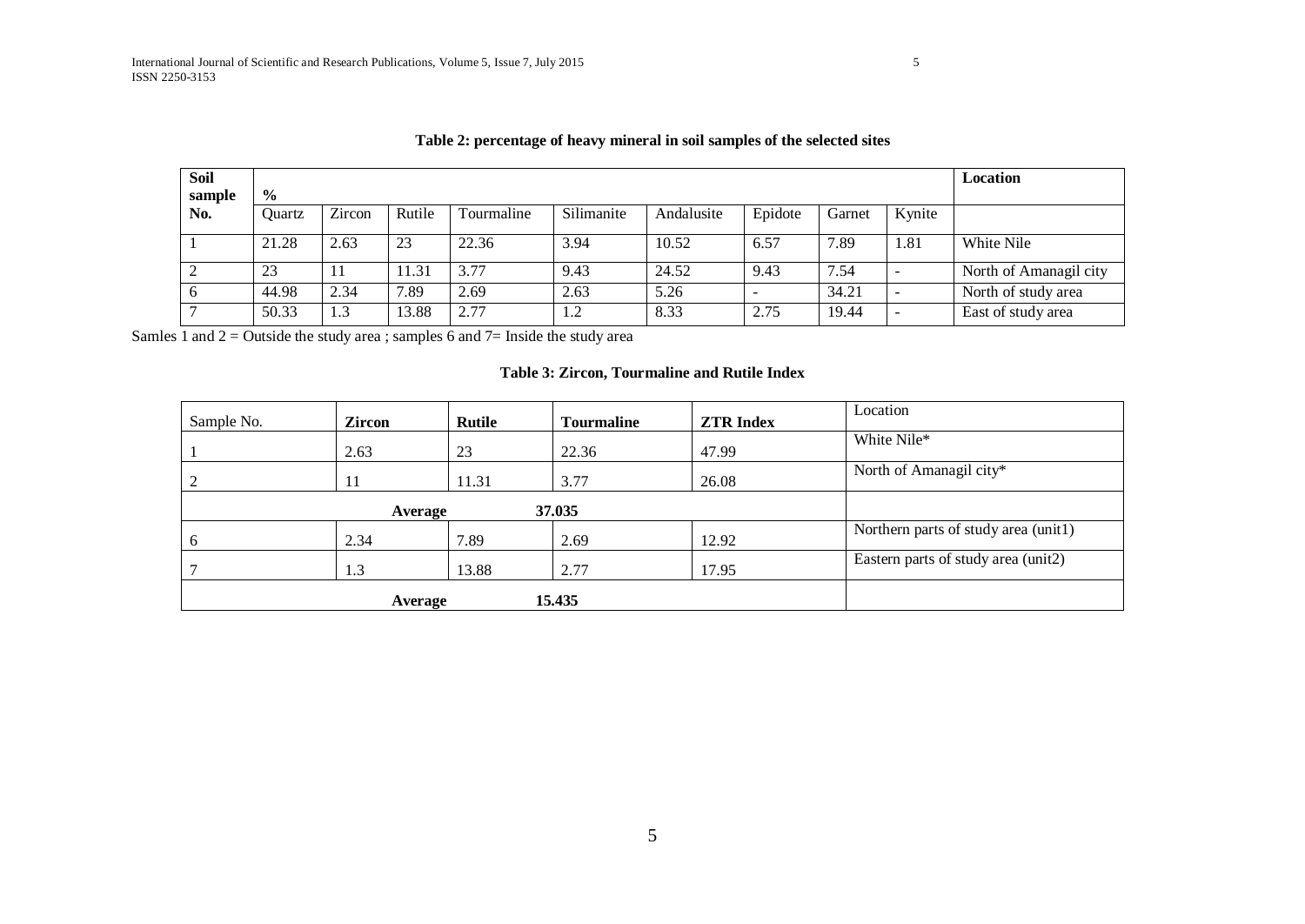The overall ZTR index of the study area was (average 15.43 %) when compared to that outside the study area (average 37.03%), indicated similar content of heavy-mineral types of both inside and outside the area (3).

 Heavy minerals assemblages in the sediments of the study area and that outside the area indicated low Zircon Tourmaline Rutile index. This index is used as a clue for the identification of the source and as measure of the maturity of the sediments.

 The low ZTR index might indicate that the mineralogical immaturity mineralogical composition might have been affected by other processes during the sedimentary cycle (Morton 1985). Such processes include: (i) weathering in the source area, (ii) effects of the transport process, (iii) hydraulic conditions during the deposition period and (iv) the digenetic processes that operated after the deposition or to some of the most dynamic

geomorphological responses to climate change (Morton and Johnsson 1993).

 Moreover, the presence of the smaller and more dense heavy minerals grains (Zircon, Rutile and Tourmaline), are indicative of low energy environments, this agreed with Stapor (1973), who found less dense heavy minerals (Starurolite, Kyanite, etc.), in area with high energy in Northeastern Gulf of Mexico, USA. Roundness was determined by comparing the sand grains with a visual chart. Roundness was found in some samples and sphericity (equal dimensions) in other samples. The characteristics of Zircon, Rutile and Tourmaline (such as sorting, rounding and spheroiding), indicated that the origin of the sediments should therefore, have been acid igneous rocks which were subjected to intensive chemical weathering and reworking process. This agreed with Weisbroaad and Nachmias, (1986) in North Africa.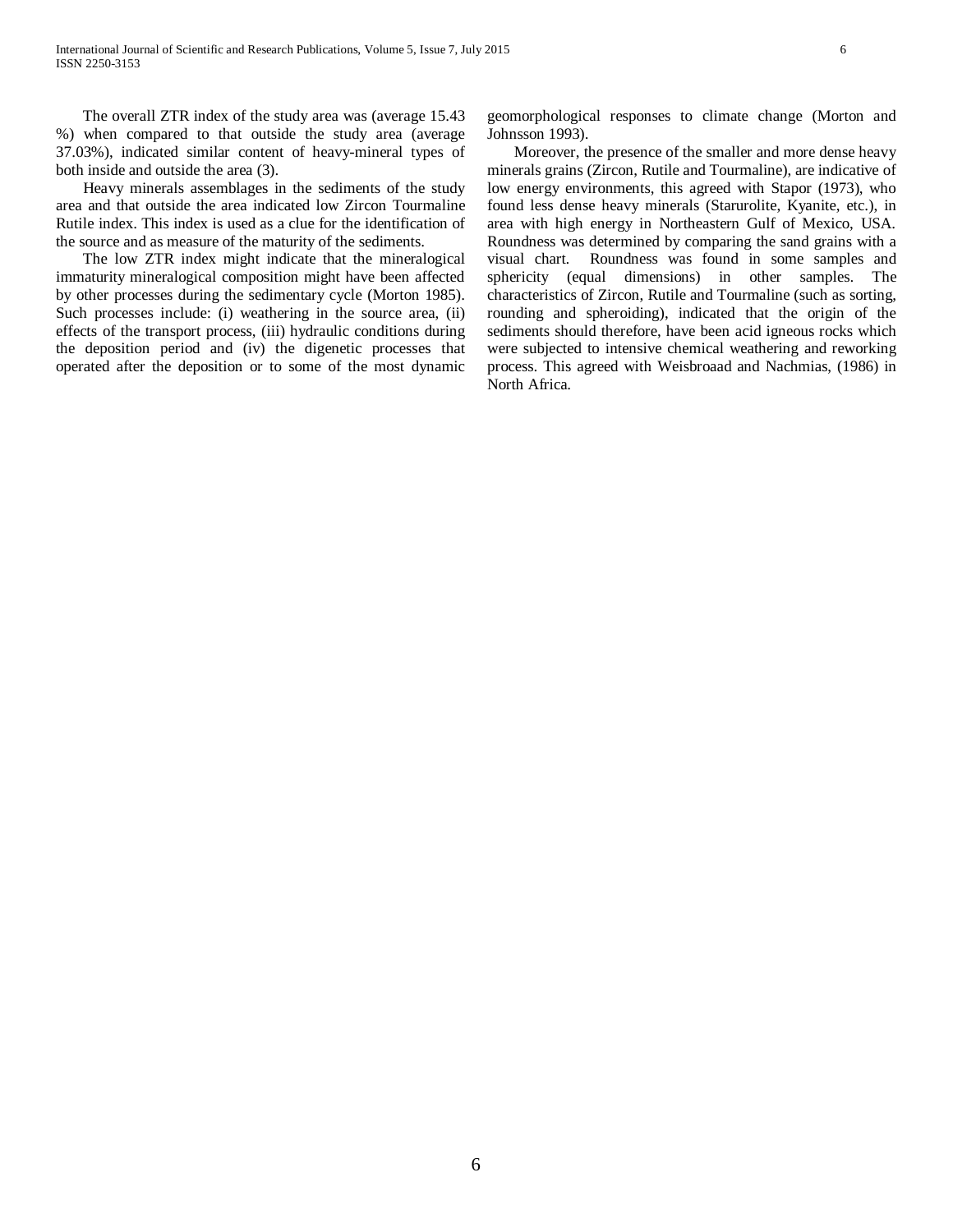

**A. GARNET (SITE 2)**



**1B. ROUNDED RUTILE AND EPIDOT (SITE 7)**





**1 C. HORNBLEND AND EPIDOT (SITE 1) 1 D. DIFFERENT TYPES OF QUARTZ IN SOIL SAMPLE FROM RECENT AEOLIAN SOIL OF THE STUDY AREA, CONTAINING ZIRCON AND TOURMALINE TOGETHER WITH QUARTZ AND ANDALUSITE MINERALS (SITE 6)**



**1E. DIFFERENT TYPES OF QUARTZ IN SOIL SAMPLES FROM THE NORTHERN PARTS INSIDE THE STUDY AREA, CONTAINING TWO TYPES OF ZIRCON (SITE 6)**



**1 F. SILLIMANITE (SITE 7)**



**1 G. SUB-ROUNDED TOURMALINE AND QUARTZ (SITE 1)**



**1 H. ROUNDED BROWN TOURMALINE (SITE6)**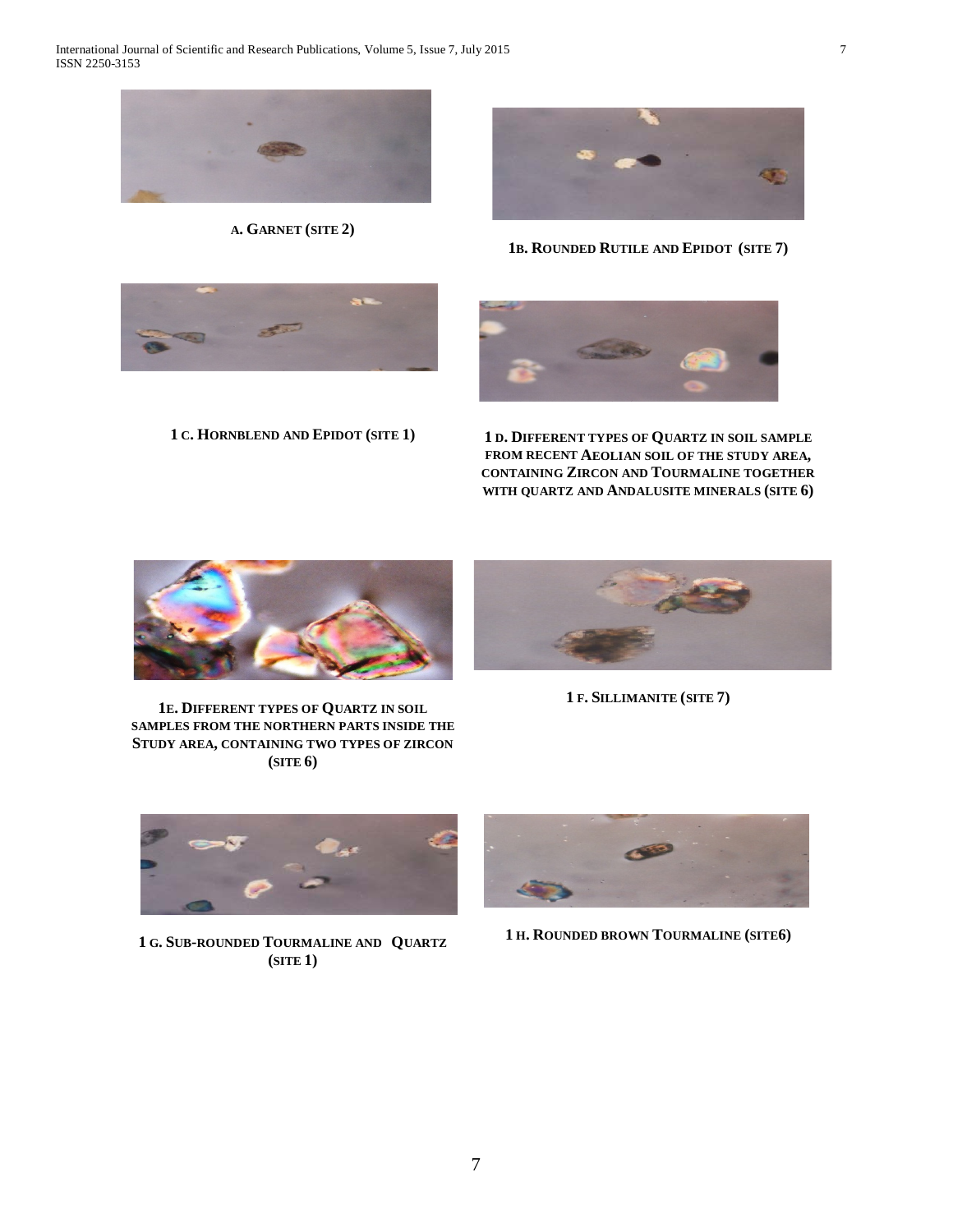

**1I. SILLIMANITE (SITE 1)**



**1 J. ROUNDED RUTILE (SITE 1)**



**1 K. ROUNDED ZIRCON AND ANGULAR RUTILE (SITE 7)**



**1 L. SUBANGULAR ROUNDED RUTILE (SITE 6)**



**1 M. HORNBLENDE AND ROUNDED RUTILE (SITE 2)**



**1 O. SUBROUNDED RUTILE AND TOURMALINE (SITE 7)**



**1 P. SUB-ROUNDED RUTILE (SITE 1)**



**1 Q. SUB-ROUNDED ZIRCON (SITE 1)**



**1 R. SUB-ROUNDED TOURMALINE (SITE 2)**

**PLATE 1: POLARIZED MICROSCOPE PHOTOMICROGRAPHS OF HEAVY MINERALS GRAINS SAMPLES, INSIDE (SAMPLES 6 AND 7) AND OUTSIDE THE STUDY AREA (SAMPLES 1 AND 2).**

#### **REFERENCES**

- [1] Davies HRJ (1964). An agricultural revolution in the African tropics, the development of mechanized agriculture on the clay plains of the Republic of Sudan. Tijdshrift voor econ. En soc. Geografie, pp. 101- 108.
- [2] Folk, R.L. and W.C. Ward. 1957. "Brazos River Bar: A Study in the Significance of Grainsize Parameters". Journal of Sediment Petrology. 27:3-26.
- [3] Kerr. W.D. (1977). Optical mineralogy .Mc Hill Bock Compony.
- [4] Mange, M.A. and H.F.W. Maurer. 1992. Heavy Minerals in Colour. Chapman and Hall: London, UK.